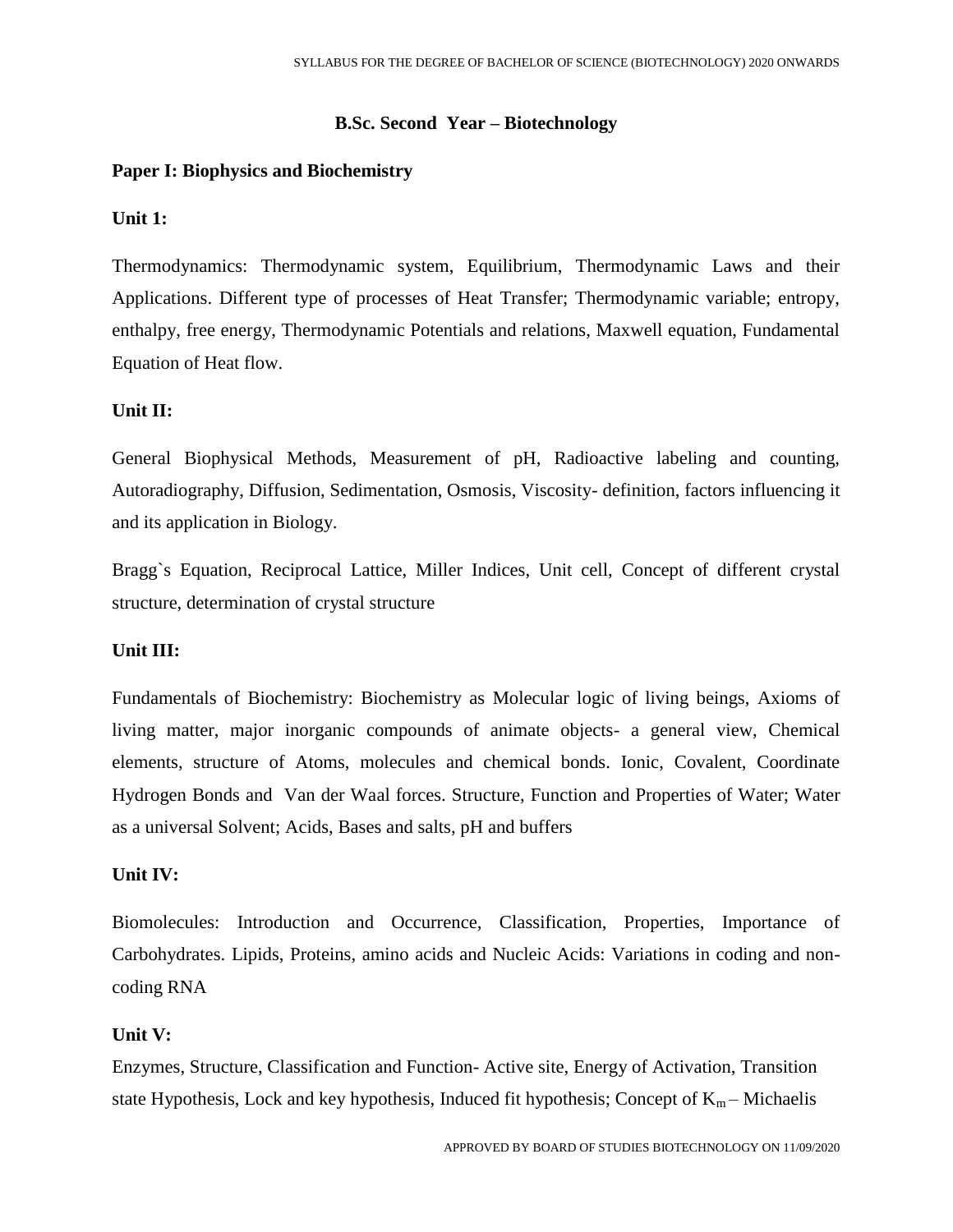Menten Equation. Various types of enzyme inhibition and identification using Double Reciprocal Plot. Introduction to Allosteric enzymes. Definition of Holozyme, apoenzyme, coenzyme, cofactor, prosthetic groups and their examples. Concept of Ribozyme, multiple forms, isozymes and abzymes.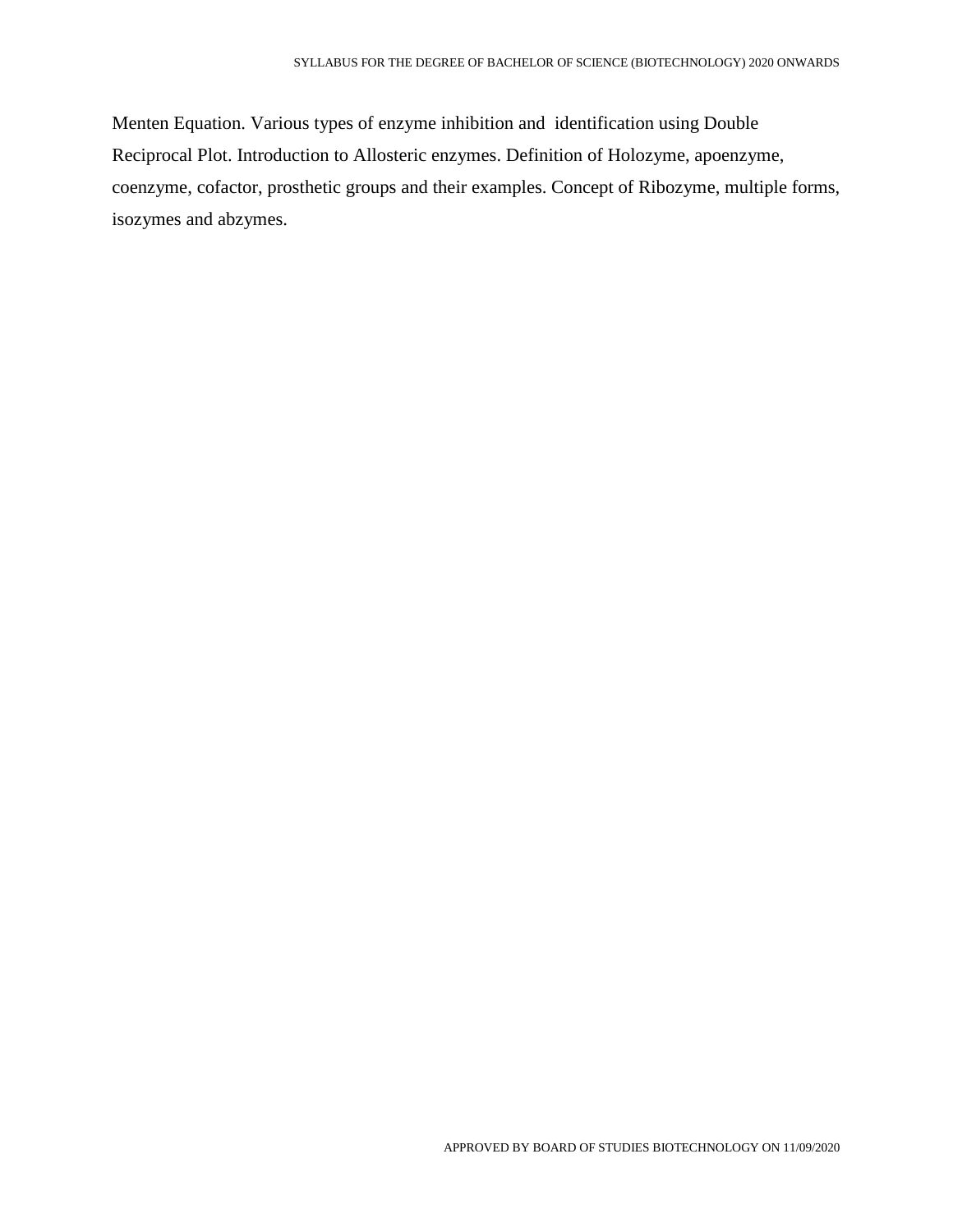# **Paper II: Bioinstrumentation, Biostatistics and Bioinformatics**

# **Unit I:**

Microscopy-Principle and working of Light, Phase contrast, Fluorescence and Electron **Microscopy** 

Centrifugation Technique: Principle, types and Separation of Biological Molecules

# **Unit II:**

Chromatography and Electrophoresis: Principles of Chromatography, Principle and Applications of Electrophoresis, Agarose gel Electrophoresis, Immuno Electrophoresis, Blotting: Southern, Western and Northern.

## **Unit III:**

Spectrophotometry: Principle, working and its application, Colorimetry, Radio and non radio labeling, Autoradiography

## **Unit IV:**

Biostatistics- Introduction, scope, applications and use of statistic collection and classification, data summarization, presentation of data, Arithmetic mean, median, mode, standard deviation, probability-definition, Random Variable and its distribution, Binomial Probability distribution.

## **Unit V:**

Basic Bioinformatics: Introduction to Internet, Search Engines (Google, Yahoo, Entrez etc) Biological databases: NCBI, Sequence database (EMBL, Genbank, DDBJ, UNIPROT, PIR, TrEMBL), Protein family/ Domain databases (PROSITE, PRINTS, Pfam, BLOCK etc), Cluster Databases- An introduction, Specialized databases (KEGG), Database technologies (Flat file), Structural Databases (PDB)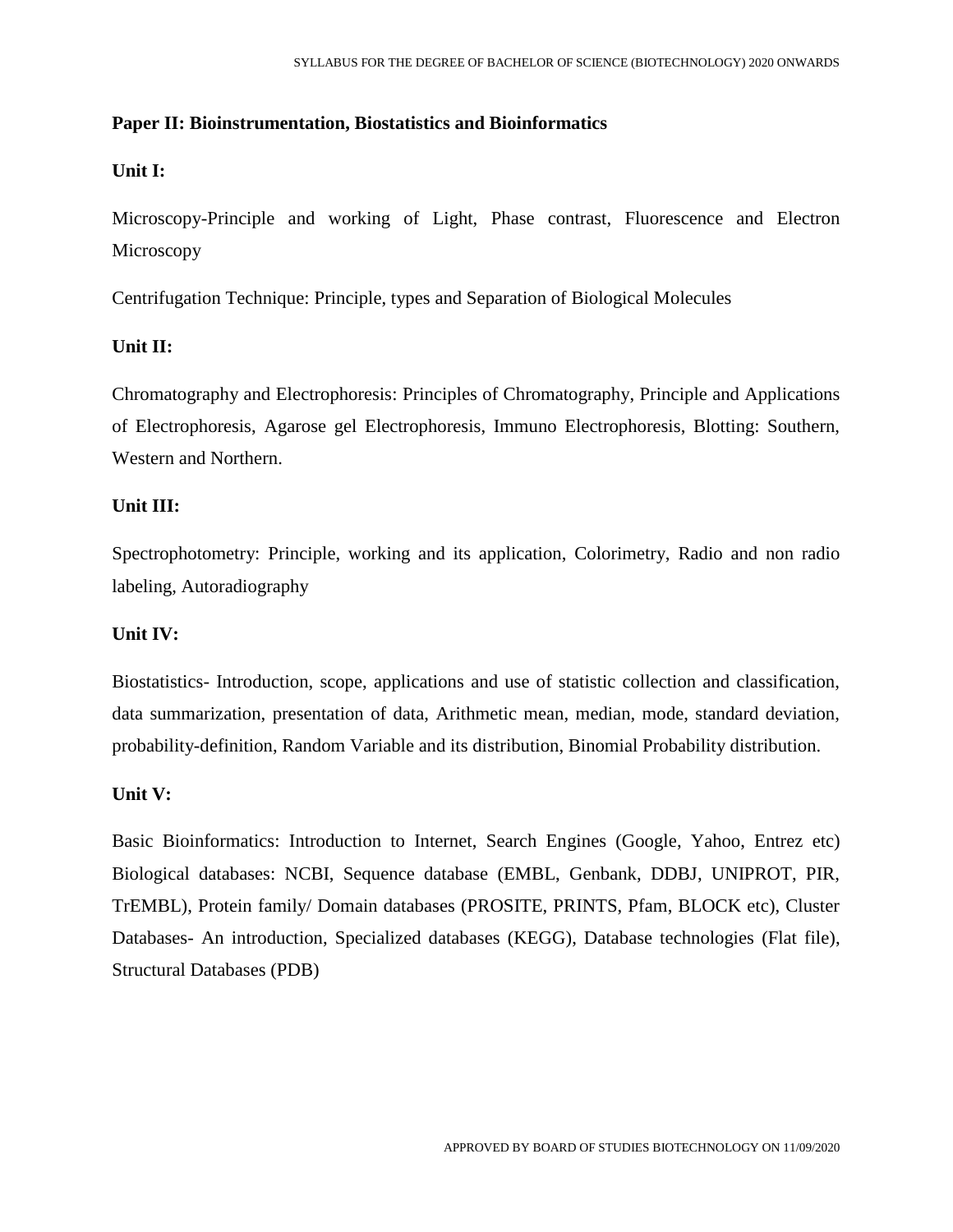# **BT- 203 Laboratory**

# **List of Practical**

- 1. To study principles and working of instruments like Colorimeter, pH meter, Centrifuge, Spectrophotometer, Microscope etc. AG
- 2. To perform qualitative analysis of Carbohydrates, Proteins and Lipids PB
- 3. To perform quantitative estimation of Protein by Folin-Lowry method AG/PB
- 4. To study the effect of pH and temperature on enzyme activity AG/SP
- 5. To perform separation of amino acids by TLC SS
- 6. To perform separation of Leaf pigments by Paper Chromatography SS
- 7. To estimate amount of Hemoglobin SP
- 8. Introduction to NCBI and data retrieval TN
- 9. To analyzing Protein sequences TN
- 10. To analyze DNA Sequences TN

# **Scheme of Practical Examination MM: 50**

**Duration: 3 hours**

# 1. Major (10)

- 2. Major (10)
- 3. Minor (05)
- 4. Minor (05)
- 5. Spotting (10)
- 6. Viva Voce (05)
- 7. Practical Record (05)

## **Suggested Reading**

- **1.** A Textbook of Bioinformatics by Sharma & Munjal & Shankar
- **2.** Bioinformatics by C.S.V Murthy
- **3.** Basic Bioinformatics by S. Ignacimuthu, S.J
- **4.** Bioinformatics: Concepts, Skills and Applications by S.C Rastogi, N. Mendiratta and Parag Rastogi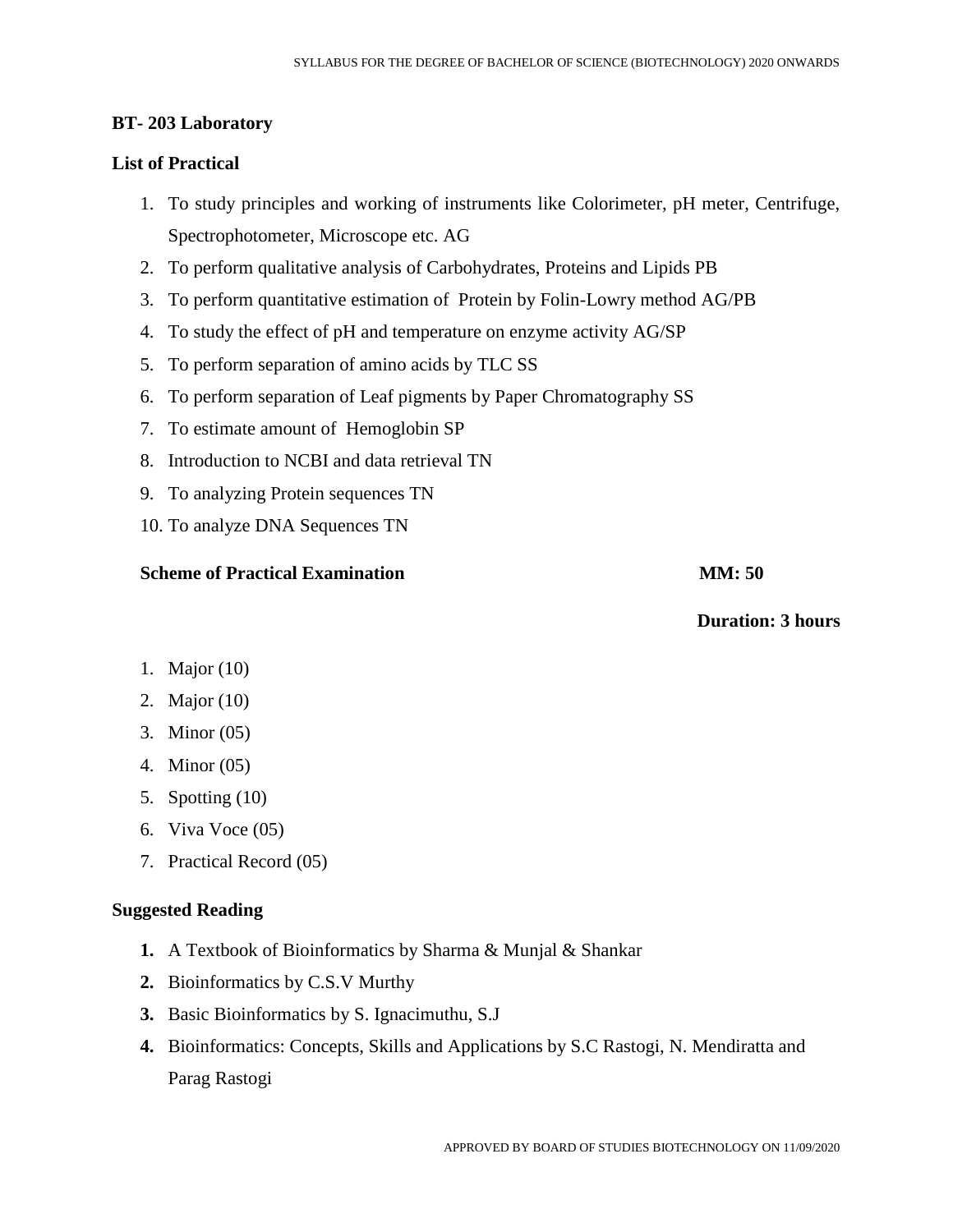- **5.** Practical Guide for Basic Bioinformatics and Biostatistics by P.Tiwari and P. Pandey
- **6.** Biostatistics by B. Prasad
- **7.** Statistical Methods by S.P Gupta
- **8.** Fundamentals of Statistics by S.C Gupta
- **9.** Biostatistics by P.N Arora
- **10.** Principles of Biochemistry by Lehninger
- **11.** Fundamentals of Biochemistry by J.L Jain
- **12.** Biochemistry by Voet and Voet
- **13.** Textbook of Biochemistry by S.P Singh
- **14.** Biophysics by Mohan P Arora
- **15.** Biophysics by Pattabh and Gautam
- **16.** Biochemistry by A.C Deb
- **17.** Biomolecules by Mohan P. Arora
- **18.** Principles of Biochemistry (2005) by Nelson and Cox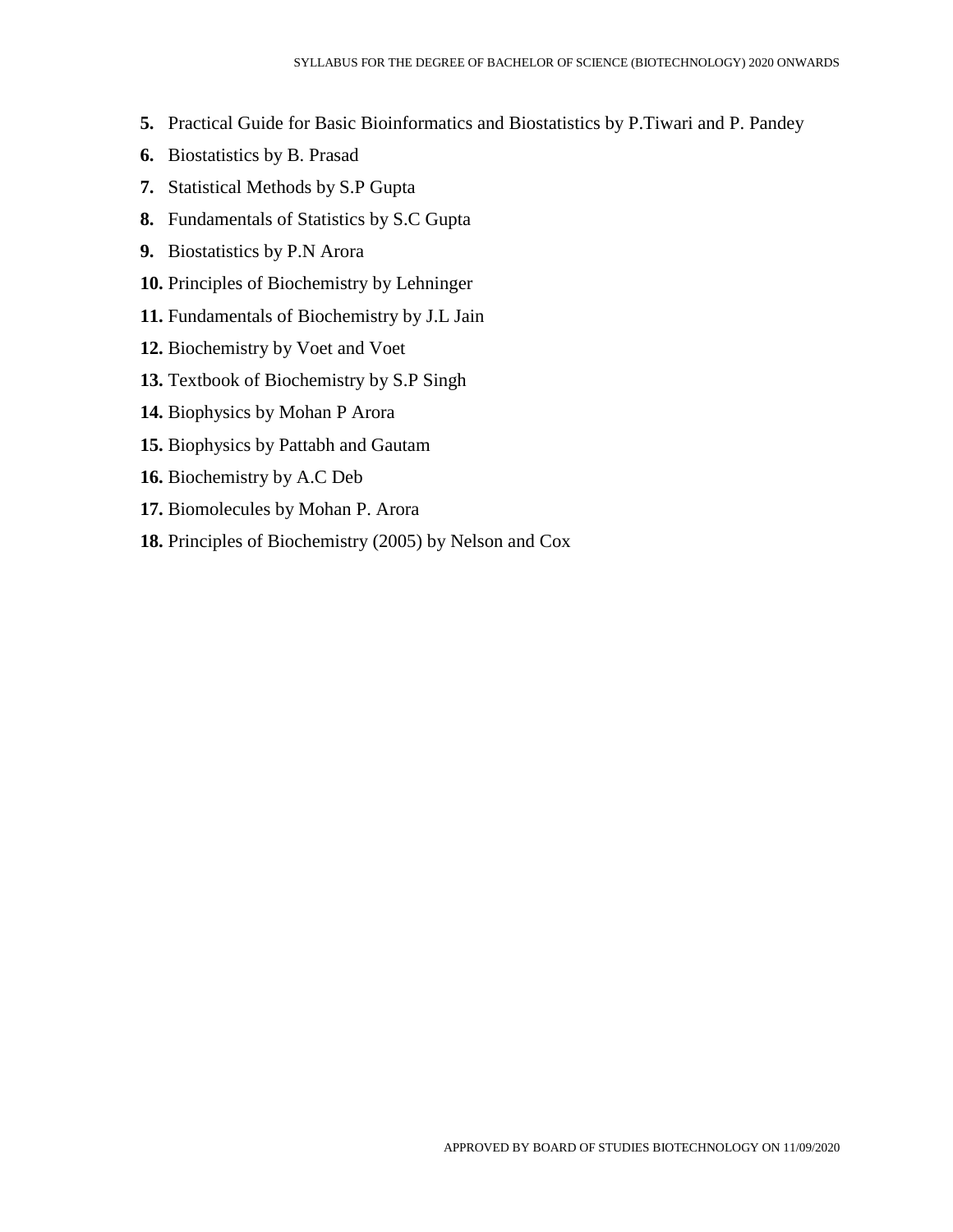## **B.Sc Third Year – Biotechnology**

## **Paper I: Molecular Biology and Genetic Engineering**

### **Unit-I:**

DNA and RNA, Chemical structure, Types and Properties, Experimental Proof of DNA as Genetic Material, Genome- Concept, Plant, Animal, Bacterial and Viral Genome, Eukaryotic Chromosomal Organization, Euchromatin, Heterochromatin, Chromatin structure, Nucleosomes, Histone and nonhistone proteins, Histone modifications, Introduction to Epigenetics

#### **Unit-II:**

DNA Replication, Types, Experimental proof of Semi Conservative Replication, Replicon- Concept, proteins and enzymes involved in replication in Prokaryotes and Eukaryotes, Modes of DNA replication: Unidirectional, Bidirectional, Types of DNA replication: Y-shaped, θ mode, Rolling circle mechanism.. Transcription, Translation and Gene Expression in Eukaryotes (yeast), Splicing and its types.

#### **Unit-III:**

Origin of Life: Classical experiments and current concepts, Evolution of Biological Macromolecules, Evolution of Early forms, Mendelian Genetics: Mendelian Law, Chromosomal basis of Heredity, chromosomal Analysis, Allelic Variation, Dominance, Linkage and Crossing over.

## **Unit-IV:**

Mutation: Types of Mutation: Point Mutation (Base pair change, Frameshift, Deletion). Chemical and biological mutagens-UV rays, nitrous acid, 5-bromouracil, 2-aminopurine, EMS. Reversion in mutation; true reversion; DNA repair mechanism; photo reactivation; excision, mismatch, SOS repair and dealkylation repair.

#### **Unit-V:**

Introduction to Recombinant DNA Technology, Scope and Importance, Gene Cloning, PCR, Introduction to Restriction Endonuclease, Vectors for DNA transfer and their types: Plasmids, Phagemids, Cosmids, BAC, YAC, Gene Amplification.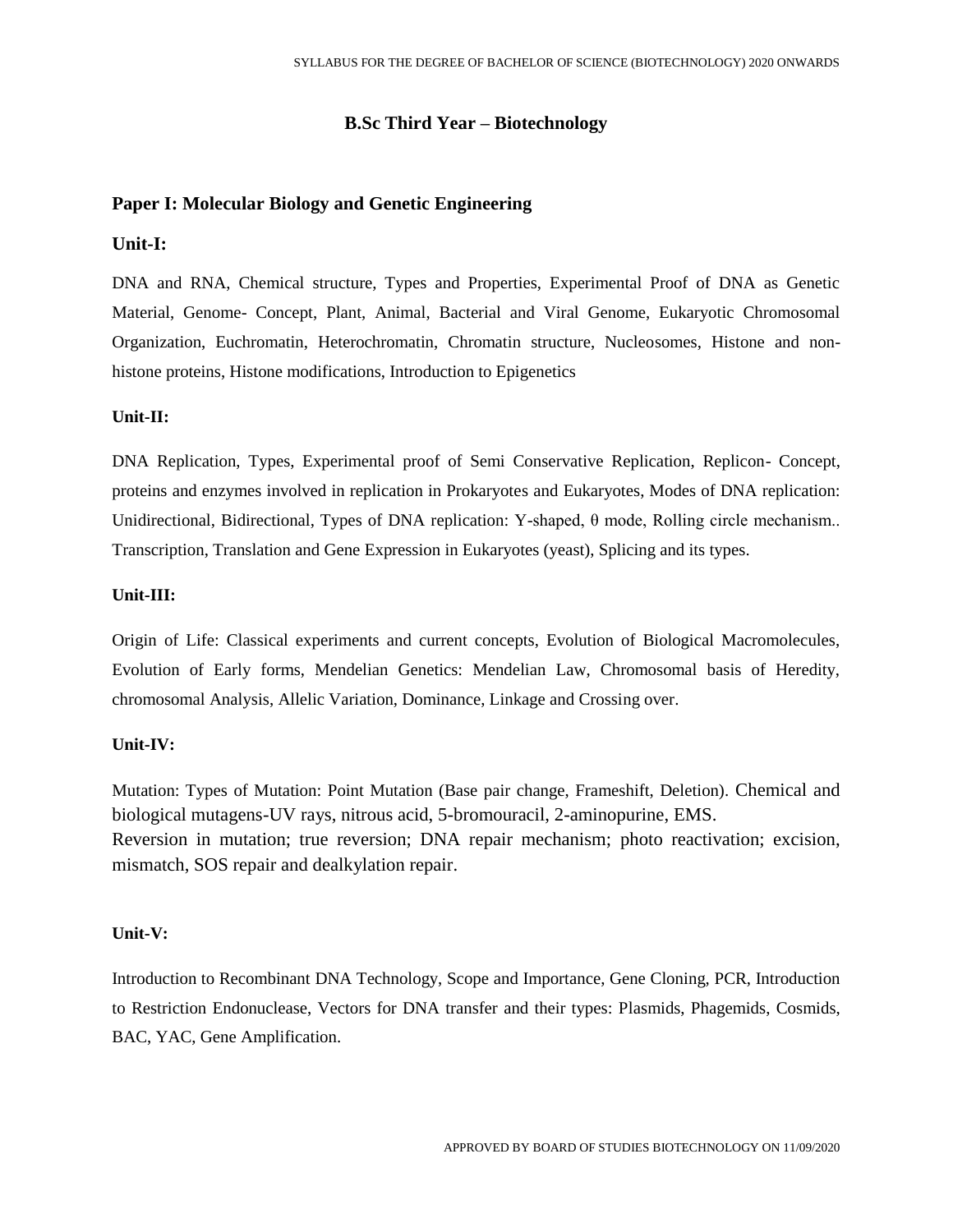### **Paper II: Applied Biotechnology**

#### **Unit-I: Microbial Biotechnology**

Food Microbiology- Food preservation techniques, Industrial production of Ethyl alcohol, Penicillin, Cyanocobalamin, Glutamic acid, Citric acid, Amylase, Protease. Processing of milk and milk products in Dairy industry.

## **Unit-II: Plant Biotechnology and Animal Biotechnology**

Introduction to Plant Tissue Culture, Nutritional Requirements, *In-vitro* culture: Embryo Culture, Anther Culture, Ovule Culture, Somatic Embryogenesis, Organogenesis, Protoplast Culture, Somatic Hybridization, Genetic manipulation of plants using *Agrobacterium tumefaciens.*

Equipment and Materials and physical requirements for Animal cell culture technology, Commonly used Cell lines- Their Organization and Characteristics, Differentiation of cells,

Applications of Animal Biotechnology: Methods of Transfection and Cell fusion of animal cells, Selectable markers, HAT Selection, Transgenic animals, Stem cell culture, Transplantation of Cultured cells,

#### **Unit-III: Immunology**

Immunity- Innate and Acquired, Host defense mechanism- Infection and its types, Organs and Cells of the Immune system, Vaccines and its types. Antigens- Properties and types, Adjuvants, Immunoglobulins- Structure, types and functions. Generation of Antibodies: Primary and Secondary response, Agglutination and Precipitation reactions. Sensor based diagnostics.

#### **Unit-IV: Fermentation Technology**

Fermentation Technology, Primary and Secondary screening, Strain improvement, Inoculums development, Industrial Sterilization process, Scale-up and Harvest and Recovery.

Types of Fermentation- Batch, Continuous, Fed-Batch process, Submerged and Solid state fermentation process, Basic design of a Fermentor and factors affecting fermentor design. Types of Fermentor-Fluidized, Packed bed, Air lift Fermentor, Tray Fermentor and Tower Fermentor. Bioreactors for large scale production of animal cells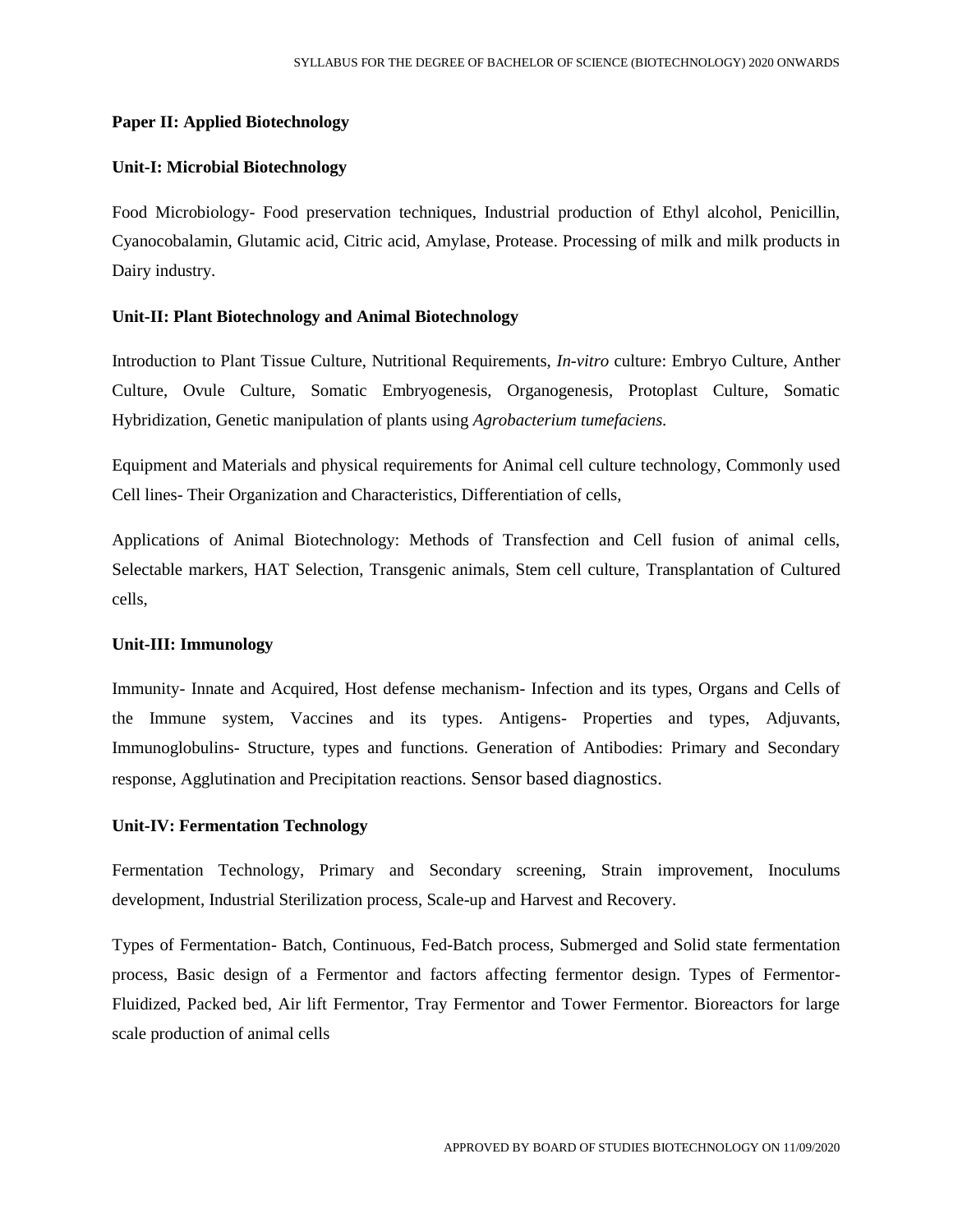#### **Unit-V: Environmental Biotechnology**

Environment: Basic Concept, Significance, Public awareness, Environmental pollution, Assessment of Water Quality, Treatment of Waste water- Primary, Secondary and Tertiary treatment. Solid waste management (composting, vermi composting, methane production).

Biopesticides- Bacterial and Fungal, Genetically modified crops, Biofertilizers- Nitrogen fixers, PSB, Mycorrhiza and VAM, microbial leaching, Microbial Enhanced oil-recovery, Bioremediation and Biodeterioration. Modern fuels- Methanogenic bacteria and Biogas, Microbial hydrogen production.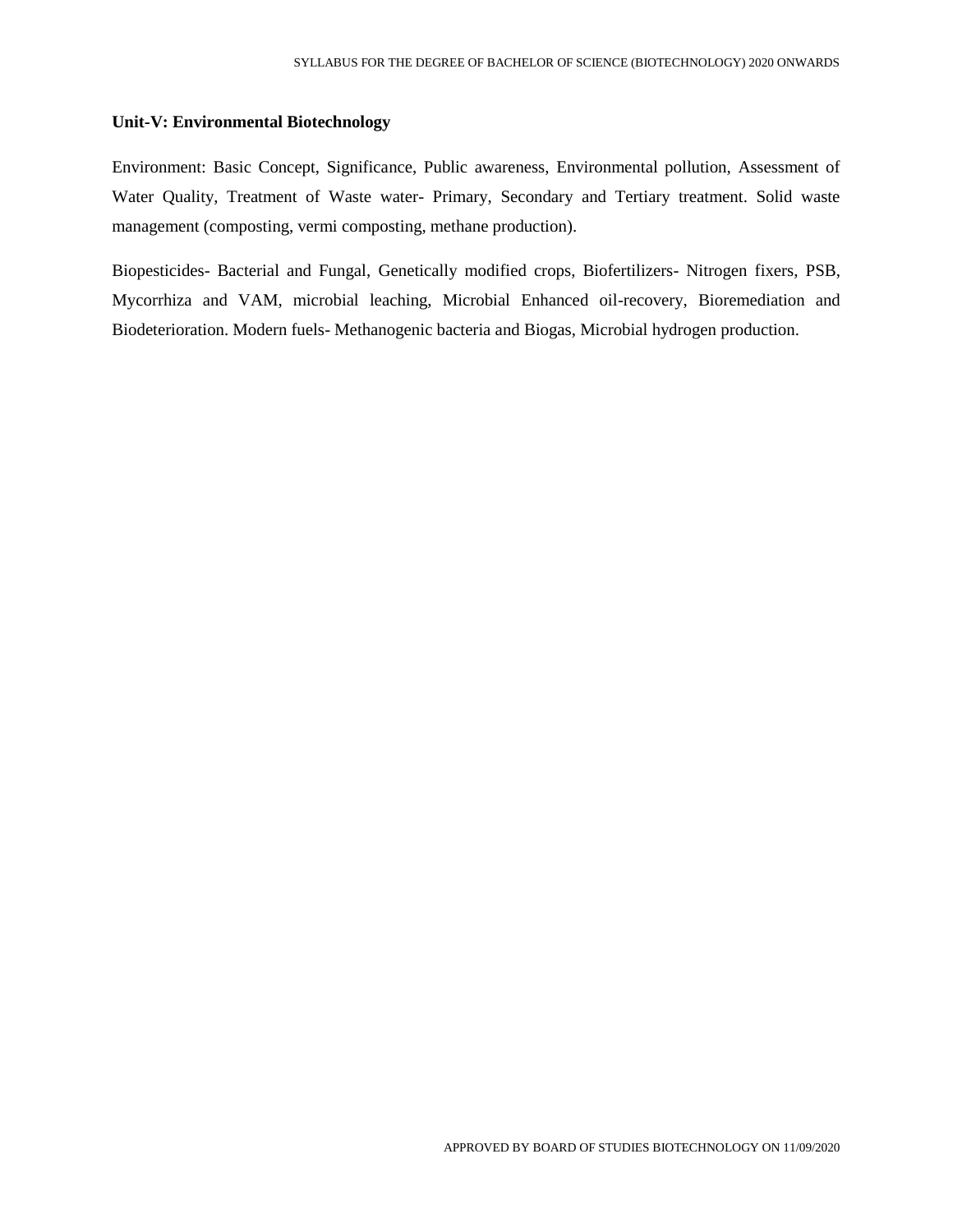## **BT- 303 LABORATORY**

## **List of Practical**

- 1. To isolate Chromosomal DNA from Plant cells. PB
- 2. To isolate Genomic DNA from Micro-organisms. PB
- 3. To perform DNA estimation using Diphenyl method. SP
- 4. To perform RNA estimation using Orcinol method.AG
- 5. To perform isolation of Plasmid DNA from bacteria. PB
- 6. To study effect of UV Radiation on Microbial cell TN
- 7. To perform RNA Isolation from Yeast. PB
- 8. To study growth of plant tissue into undifferentiated mass of Callus. TN
- 9. To study demonstration of a Fermentor.AG
- 10. To study demonstration of PCR.TN
- 11. To study immobilization of microbial cells.AG
- 12. To study Radial immuno diffusion assay. SP
- 13. To perform blood-group analysis. SS
- 14. To observe agglutination reaction using Widal test. SS
- 15. To determine the concentration of an unknown antigen using Radial Immuno diffusion technique. SP

#### **Note: 70% of the above list should be compulsorily performed.**

#### **Scheme of Practical Examination MM: 50**

 **Duration: 3 hrs**

- 1. Major (10)
- 2. Major (10)
- 3. Minor (05)
- 4. Minor (05)
- 5. Spotting (10)
- 6. Viva-Voce (05)
- 7. Practical Record (05)